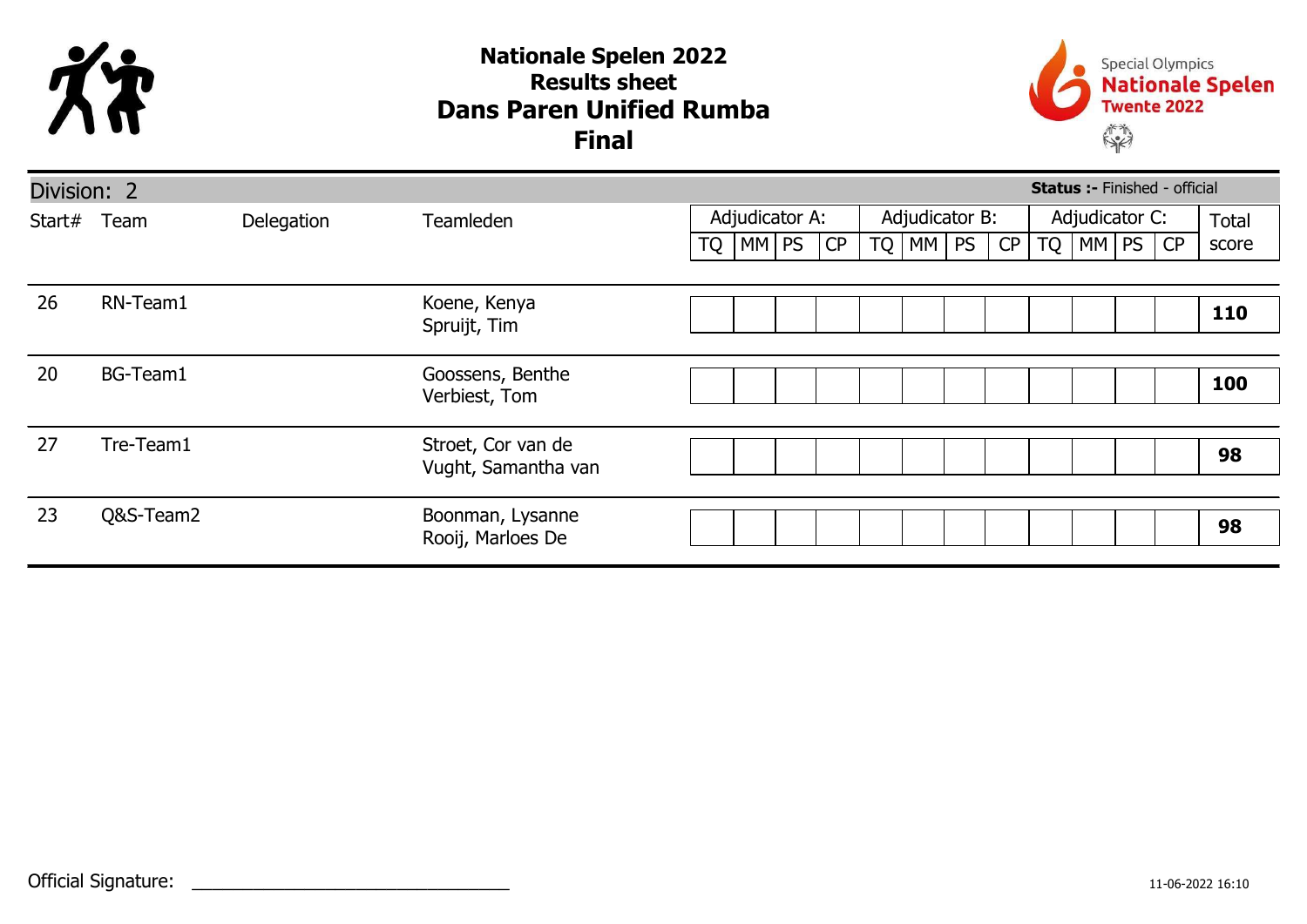

## Dans Paren Unified Rumba Nationale Spelen 2022 Results sheet Final



| <b>Status :- Finished - official</b><br>Division: 1 |           |            |                                            |                |    |    |    |           |                |  |           |                |       |       |    |       |
|-----------------------------------------------------|-----------|------------|--------------------------------------------|----------------|----|----|----|-----------|----------------|--|-----------|----------------|-------|-------|----|-------|
| Start#                                              | Team      | Delegation | <b>Teamleden</b>                           | Adjudicator A: |    |    |    |           | Adjudicator B: |  |           | Adjudicator C: | Total |       |    |       |
|                                                     |           |            |                                            | <b>TQ</b>      | MM | PS | CP | <b>TQ</b> | MM PS          |  | <b>CP</b> | TQ             |       | MM PS | CP | score |
|                                                     |           |            |                                            |                |    |    |    |           |                |  |           |                |       |       |    |       |
| 22                                                  | Q&S-Team1 |            | Hollander, Ilse den<br>Vos, Jolanda        |                |    |    |    |           |                |  |           |                |       |       |    | 90    |
| 21                                                  | BG-Team2  |            | Boeykens, Mariska<br>Grezlichowski, Rafael |                |    |    |    |           |                |  |           |                |       |       |    | 84.5  |
| 29                                                  | Tre-Team3 |            | Kuiers, Ina<br>Vellinga, Jan               |                |    |    |    |           |                |  |           |                |       |       |    | 84    |